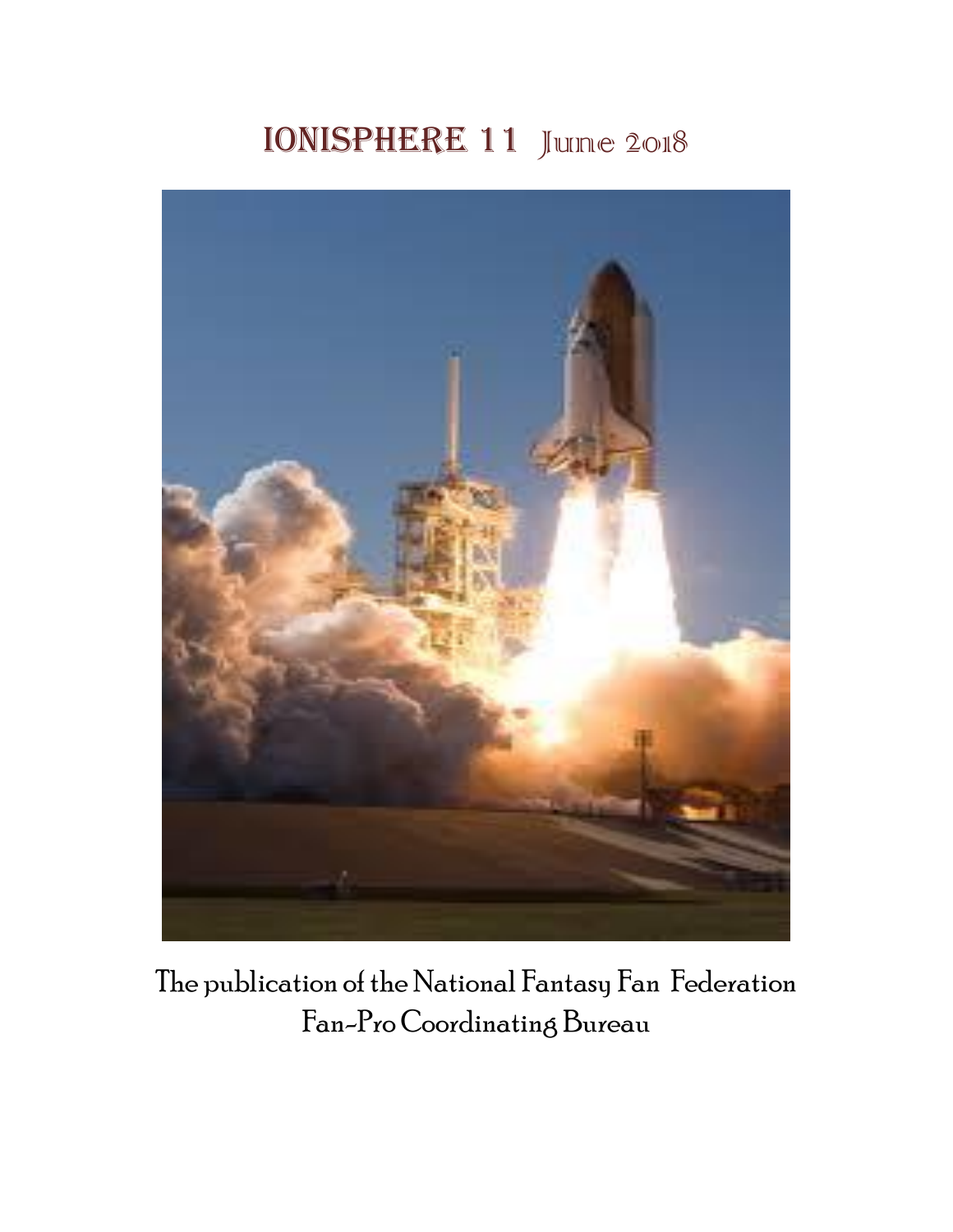Published by John Thiel, 30 N. 19<sup>th</sup> Street, Lafayette,

Indiana 47904. Email [kinethiel@comcast.net](mailto:kinethiel@comcast.net) . Bimonthly.

### Cover by NASA

# Bureau Personnél

# Head of Bureau: John Thiel

Pro Contacts: Jefferson Swycaffer [abontides@gmail.com](mailto:abontides@gmail.com) Post office box 15373, San Diego, California 92175-5373 Fan Contacts: Jon Swartz jon swartz@hotmail.com 12115 Missel Thrush Court, Austin, Texas 78750 Publicity: Jeffrey Redmond redmondieff@hotmail.com 1335 Beachwood NE, Grand Rapids, Michigan 49505-3830 Ground Adjutant: John Polselli 2801 Mayfair Avenue, Henderson, Nevada 89074

Ionisphere is the bi-monthly journal of the National Fantasy Fan Federation's Fan-Pro Coordinating Committee, the function of which is to keep readers of science fiction and writers of it in good contact and familiar terms, especially where fandom is concerned. We also work to facilitate understanding between science fiction's organizational leaders and the members, and we augment editorial awareness of the doings of fans. You'll say, "Nice work; and do you practice any of it with your own organization, or would a look here find things in disarray?" The answer is that we do that, paying particular attention to interrelationships within our own organization. If there is disarray, we are looking into it.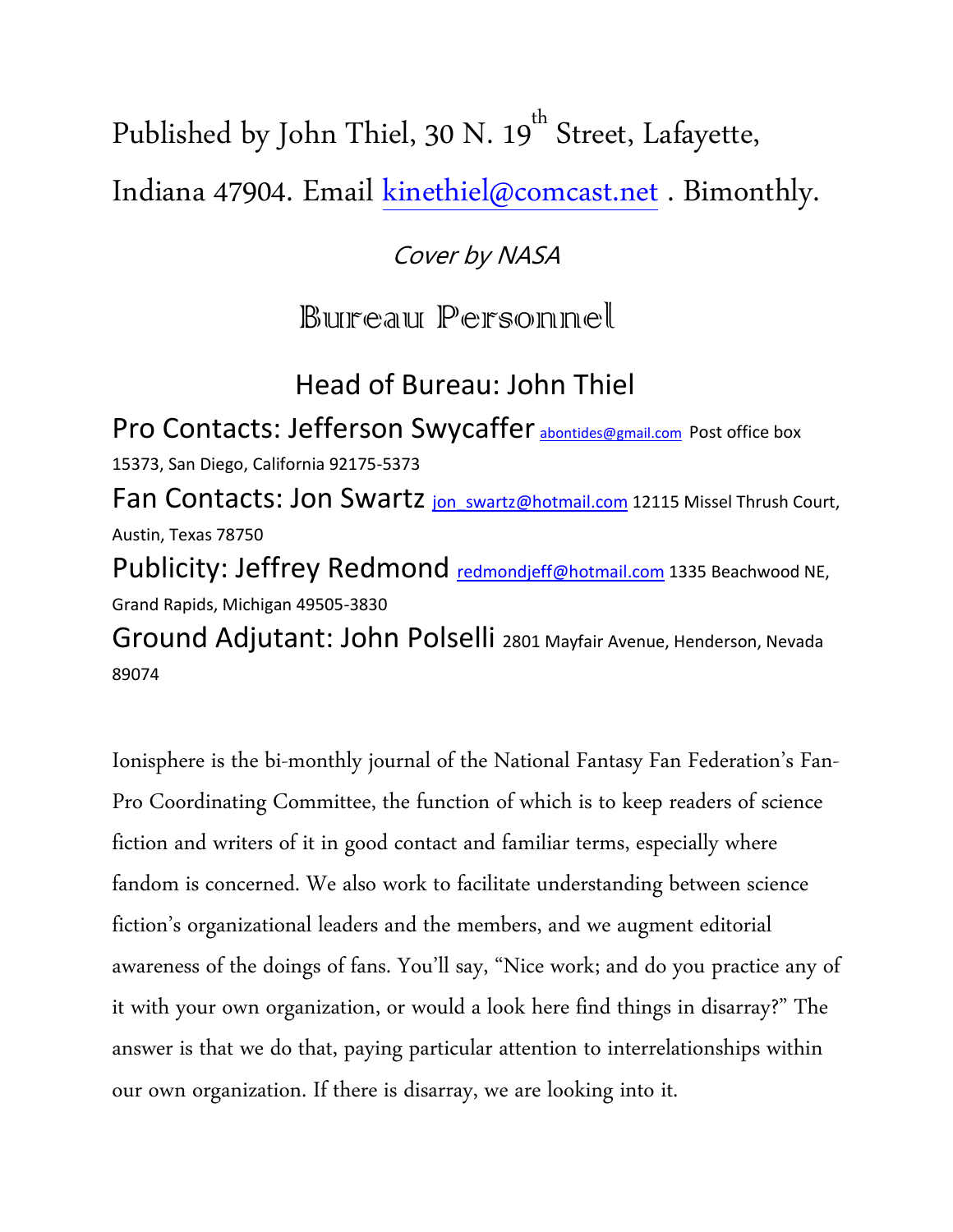#### **Editorial**



#### WE GOT WHISKITS, NOT BISCUITS

 That's a rather poor name for an editorial, but I am trying to bring down the mood I may have originally been creating in my editorial writing for Ionisphere, that being a kind of stuffy formality as I floundered around trying to get things in order, and was laying down this and that as policy. These editorials were stressing how things should apparently be done, and what we were trying to do, while I was ignoring the basic premise of interpersonal talk which underlies a bureau which is trying to accomplish good public relations and communications among people.

 So, after nearly two years of this bureau, people might ask what we think we have accomplished. These are hard times, it is my belief, and getting things accomplished is a difficult matter; however, the Fan-Pro Bureau has had a certain amount of success, and I'd like to answer this question by saying what we have achieved, working from the elements. First, we have defined the objective of our, so to speak, undertaking, and gotten up some interest (as people have expressed to me in correspondence) in what we're doing. Our statement is that there is a need for better fan-pro relations. This need was met in the form of interviews with some noted authors, as well as fans, and two editors, Steve Davidson and Sheila Williams. We have not as yet gotten up a very large quantity of comment from N3F members, but I doubt if many of them will take us to task for this, as they would thereby be criticizing us for not stirring themselves up into activity. So the criticism of this point would likelier come from other people having official function in the N3F. All I can say on this point is that we're still trying, and we have, in fact, gotten some correspondence here which is significant, although not arriving in very large quantities. I suppose there might be a lack in Io of things to talk about, but I'm starting now to give the membership more to write in about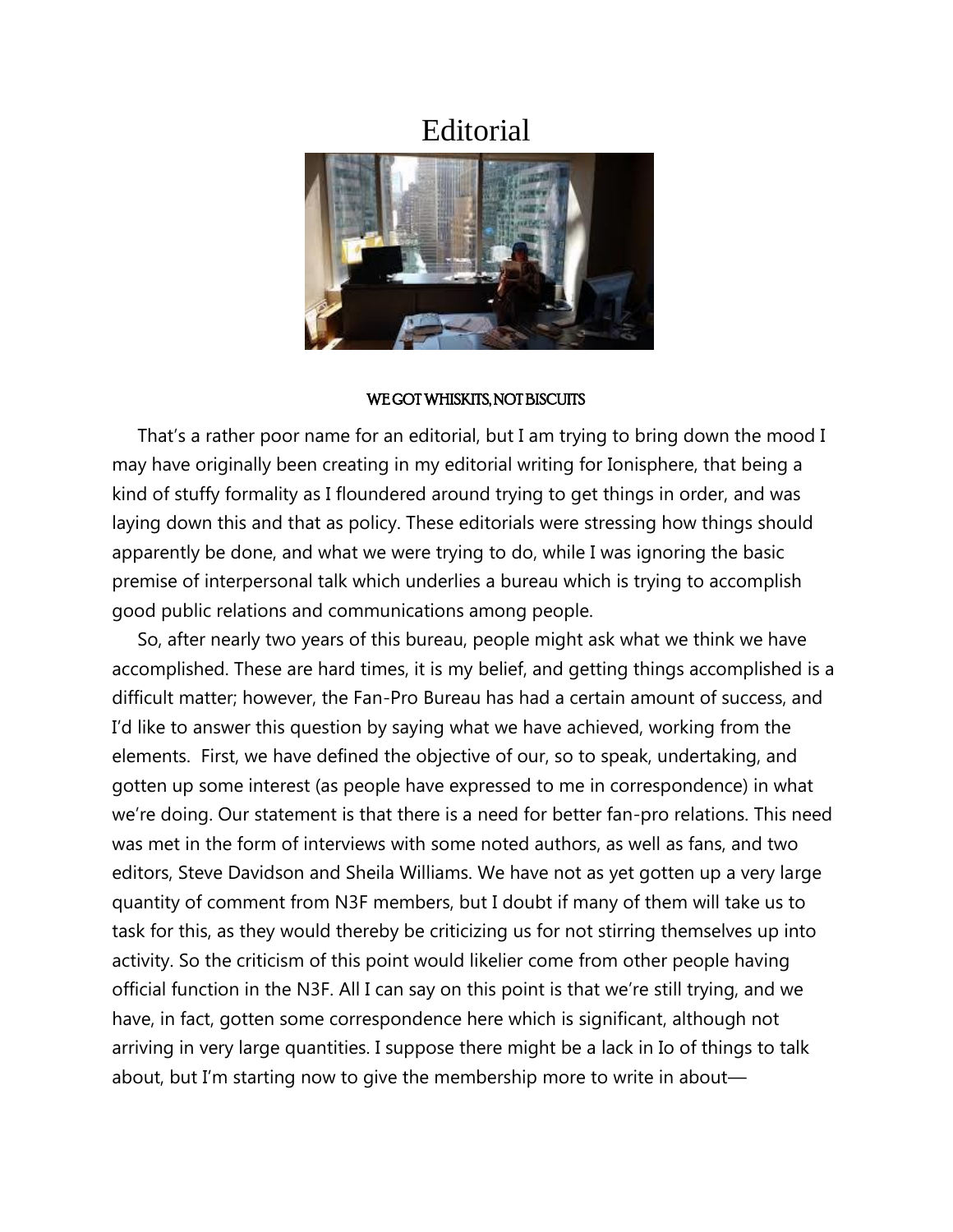discussions, perhaps. I'd ask these questions as openers for discussion:

 a) Do you think these are, in fact, hard times for science fiction? Why or why not? What positive and what negative things do you see in science fiction's general outlay? What do you think might improve fandom, if it needs improvement?

 b) Are there any writers you would like to know more about, or with whom you would like to talk if you got the chance?

 c) What would you like to see in fandom that fandom does not presently have. Also, what would you like to see in the N3F that you think might be beneficial to its membership?

d) What does fandom mean to you?

 e) What would you like best to see in science fiction? (Some authors might be interested.)

 There you have some possibilities for interchange with us—and I might add one question to it: if you are not interested in writing to us and to Ionisphere, why not? We might just take some steps to be more interesting to you.

 Sometimes editorial writers and columnists start an enumerated list and don't have a second point after stating their first point. That won't be me. Our second accomplishment is to have constantly built up the bureau and kept its purpose before its members. We defined the department, and then worked up a better department (including getting people other than myself onto its staff, so that there are now four besides myself, and they're all doing just fine), being active and dynamic in the process of doing that. Third, we've made general fandom aware of our existence, and established contacts with writers and editors. And, fourth, Ionisphere has attracted notice, and is becoming a focal point of the activity we recommend. Lastly, we have remained in existence for two years, perpetuating our department and its Ionispheric outlet. That's ongoing success, and we are wanting to keep it up.

 As for what we're going for, we've had some of that what with the interviews, but as I say, we'd like to have visible activity within our organization, and the more notice the membership takes of us, the more we will be fulfilling our objective of fandom activity. Our conception has taken hold, and should now be in business—similarly to what's been true of the N3F over the years. A history of the N3F's projects would show considerable benefits to fandom. We hope this will continue to be true of the N3F, and also of our bureau.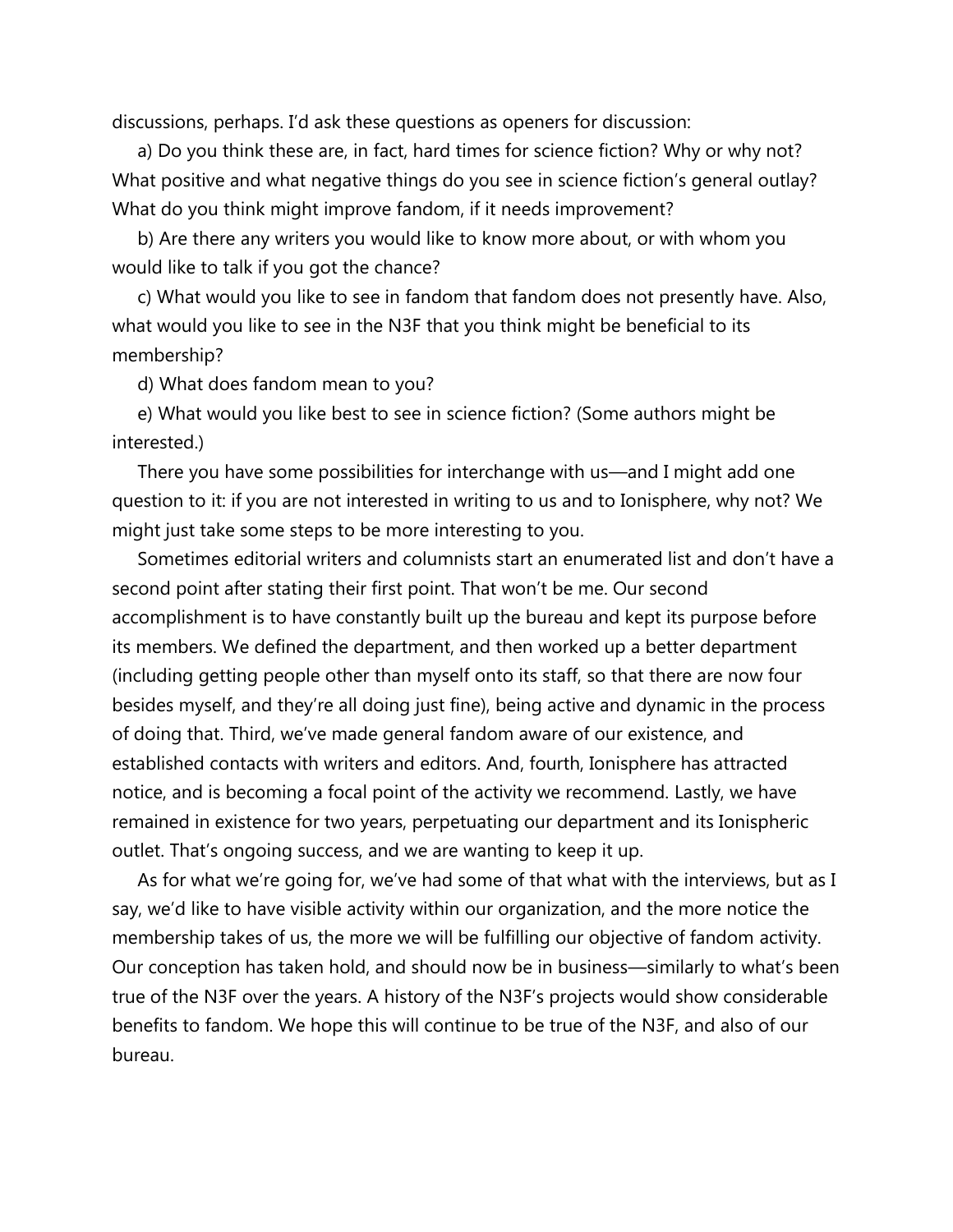#### Into the Past

 Here I return to you with more historical notations concerning the fanzine Ionisphere, the journal of the Fan-Pro Coordinating Bureau. As you recall, it had its existence in the early 1980s and then ran its course and was put aside by N3F politicking. But it is still much the same journal now that it and its bureau have been resurrected. I've covered most of the issues since its first one, and now am referencing its final six.

 August 1982, #16, has a complaint in it that I was unable to get the issue with the interview with Kurt Vonnegut to him. I'd tried the address he gave me, then his publishers, then three more outfits that had published his books, and there was a note on the mailing wrapper that the issue had an interview with him in it. There's a report on a speech given at Purdue by astronaut James Lovell. There's another complaint about the N3F fanzine clearing house not sending me fanzines in return for the money I sent them, and a complaint about writing to SAPS twice about joining them and receiving no reply. N'APA is highlighted, including a letter from Tom McGovern. There are four pages of fanzine addresses and some material relating to the Rigveda.

 #17. Cover by Allen Koszowski, cartoons by Charles Wagner, the addresses of 62 pro writers and 43 fans and fan societies, long letter column, nothing very quotable.

 #18 announces a new bureau member, Jim Allen, is being put in charge of contacts. Allen contributes also "A Short, Quick Interview with Isaac Asimov". Some art gotten from the N3F art bureau is also in the issue. Jim does an introductory bio and I added two pages of fan and pro addresses. Jim's 51 now; he was sixteen back then. I haven't heard from him since the middle of the year following the year I quit the N3F. There's an interview by me with Daniel Keyes, author of "Flowers for Algernon". I asked him what he thought of the film made of his story, and what other sf he had done. He was presently working as a psychiatric researcher. He had a new book out, THE MINDS OF BILLY MILLIGAN.

 #19 has material on BATTLEFIELD EARTH, and Jim takes over his department. He had some fan and pro addresses, and I put them together with some more of mine. He offers advice on writing to the pros. There's some reprinted material in the issue, and I happen to know that some fans were trying to get me on copyright violation, but there's no violation when it's printed in a fanzine with a circulation of under 500 and not sold in public places. This went on to maintaining that it was a corporate publication, so that would make me liable to a suit, but it may be that what they were trying to say was that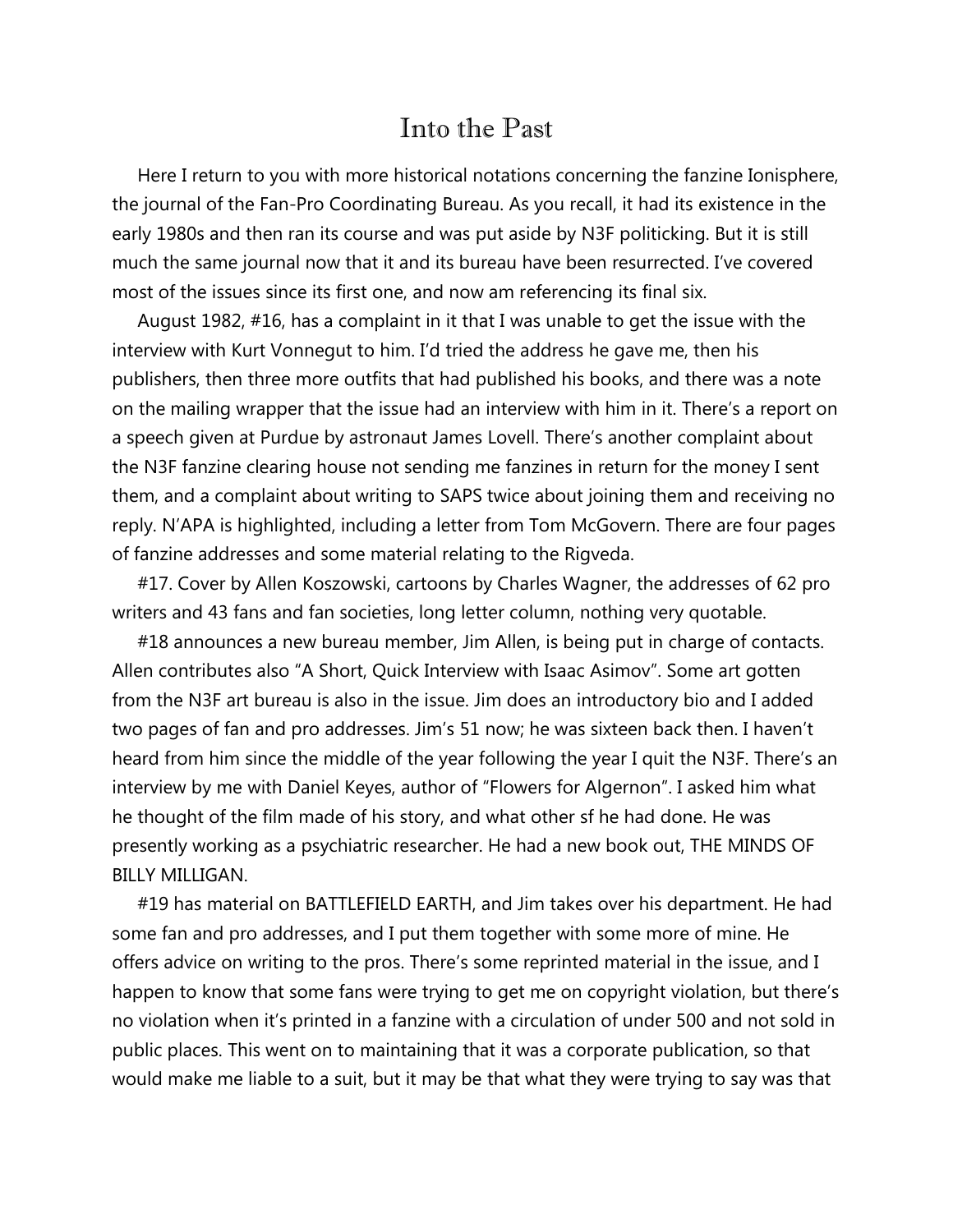if I sought employment with a corporation I would have to have a suit and necktie and my shoes shined. Corporate doesn't work either. This was probably what resulted in Io being attacked and my being ordered to cease calling it a N3F publication. There are notes on Ben Bova's career, an article on sf fan personality improvement, an interview with fantasy cartoonist Gahan Wilson, a satire about the making of Space: 1999, a LoC from John Andrews which is highly complimentary and also highly critical, and the commencement of a column by myself called "Adventures in the APAs".

 #20 was an exemplary issue, with former N3F President Art Rapp writing about the current science fiction writers and comparing them to the past, and about the decline of fandom, "News from the Ackermansion" by Ackerman, an interview with Harry Bates (writer of "The Day the Earth Stood Still" under the title "Farewell to the Master", notes on George Lucas, maker of STAR WARS, "Scientology Guru Pens 1.5 Million Word SF Novel" by Robert Jennings, notes on L. Ron Hubbard, short piece by me on Walt Disney seen as an sf film-maker, letter from the National Space Institute, a trace being run on Irvin Koch, the establisher of the Fan-Pro Bureau but now N3F Ex-President, whose address had been the Chattanooga Bank Building, and my finding was it still was, a new department of the bureau called Organizational Fandom which Bill and Andre Bridget were supposed to run, more of Adventures in the APAs, and an interview with Somtow Sucharitkul by Jim Allen. The editorial is called YOU GO, and I'll quote some of it:

 "Here I am, with the issue all done (not that it's any trouble, really, to do it, except for the pressures that surround me from other matters) and a whole page to fill with anything I choose, including an editorial.

 "I have had a lot of trouble on my N3F activity. As I have already sometimes suggested, most of the people who have been on my activity, in spite of their superior respectability, have dropped out of the N3F, even without any warning. Not in the N3F any more are Anita Cole, Mark Hall, Vern Clarke, Herb Summerlin, and Eddie Anderson, all of them with the Fan-Pro Activity at one time. Certain others who said they would be on my activity were told not to, and then declined, neutralizing earlier letters to me. One of these was Laurraine Tutihasi. I was very surprised at her non-commentary way of disappearing. Her letter of declining was the exact opposite of her letter of accepting the position, no explanation given." I suspected that this letter was not by Laurraine, and never did find out anything one way or the other. "So if you think committee work is easier and less fraught with trouble and peril than it has been in the past, I would say that it is tougher, in spite of there being less work to do.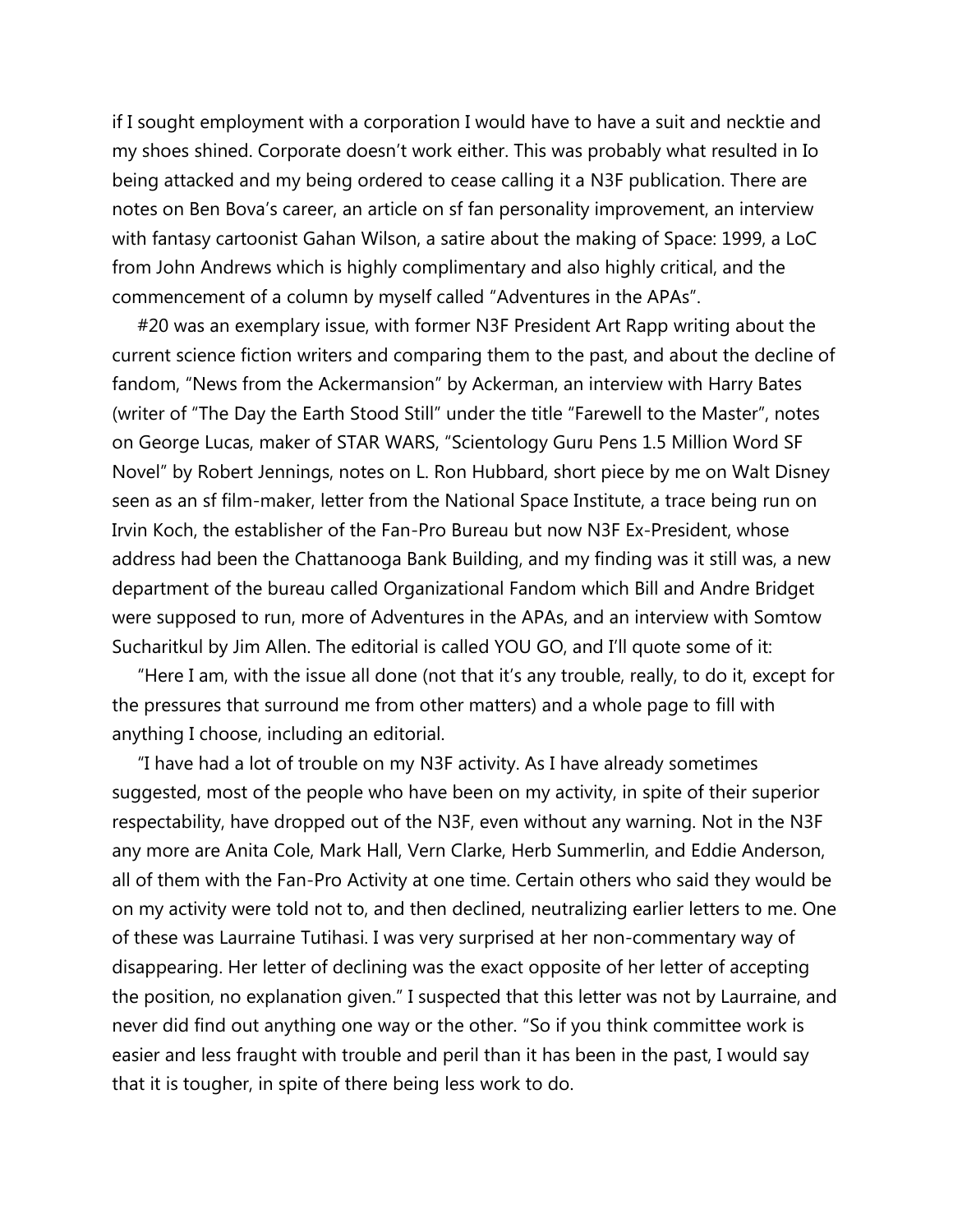"On the other hand, Bill Bridget has certainly lasted a long time, and Jim Allen gives every evidence of staying a long time, based on a good start. So I would say that however nefarious the N3F gets, they have still not wiped out my Fan-Pro Activity.

 "I have solidified things well enough for me and people I do know to work with them, so I'm leaving that muddy stuff I was doing earlier when I first joined the N3F behind."

 $#21$ —Note that I was making optimistic statements in the  $20<sup>th</sup>$  issue, but I was already receiving notices from some of the N3F officers that they were not liking Ionisphere. I wondered what they did like. This is the last issue; the incoming president was taking me off the Fan-Pro Activity, and turning it over to Jim Allen. I decided if the new president was going to do that, I would quit the N3F. The correspondence involved is printed in the issue: "This is to request your resignation as head of the Fan/Pro Relations Bureau. In view of the regular results you have supplied, I hope that you'll remain a member of the bureau, but I would rather work with someone else as its head. I will respect your recommendation as to who your successor should be. Also, IO is no longer to be considered any sort of N3F publication." From Jim Allen: "Just thought I'd write and let you know what's happening here. I received a postcard from the president today which stated that he would like me to take over the Fan/Pro Bureau. In light of this, I'd like you to stay on as my right-hand man, hopefully with no bad feelings toward me. I know it sounds like I'm groveling, I just feel that this isn't exactly 'right'."

The issue has in it a speech made by Gordon R. Dickson at the  $4<sup>th</sup>$  Windycon called "How To Build a Story—A few tips about professional writing". There are some news notes about comics and nostalgic radio series by Robert Jennings, regarding his enterprise Fabulous Fiction Book Store. There's an article by me about the Rosicrucians, pointing out that they still exist; there's quotes from some of their send-outs. Flint Mitchell writes about Lost In Space Fandom, there's an article on the Fortean Society, part III of Adventures in the APAs, an interview with Timothy Leary reprinted from a news service, William Rotsler's speech at the Windycon 4. The letter column has discussions of Owen Laurion's transfer.

 That wraps up the history of the IONISPHERE of the 80s; as you can see it did not have the full respect of the N3F, some of which I relate to its poor distribution; I had to send it to a new bunch of members each month in addition to the regulars, and rotate it around, as I could not afford doing it for the full membership. The net has made an almost full distribution possible with the new Ionisphere.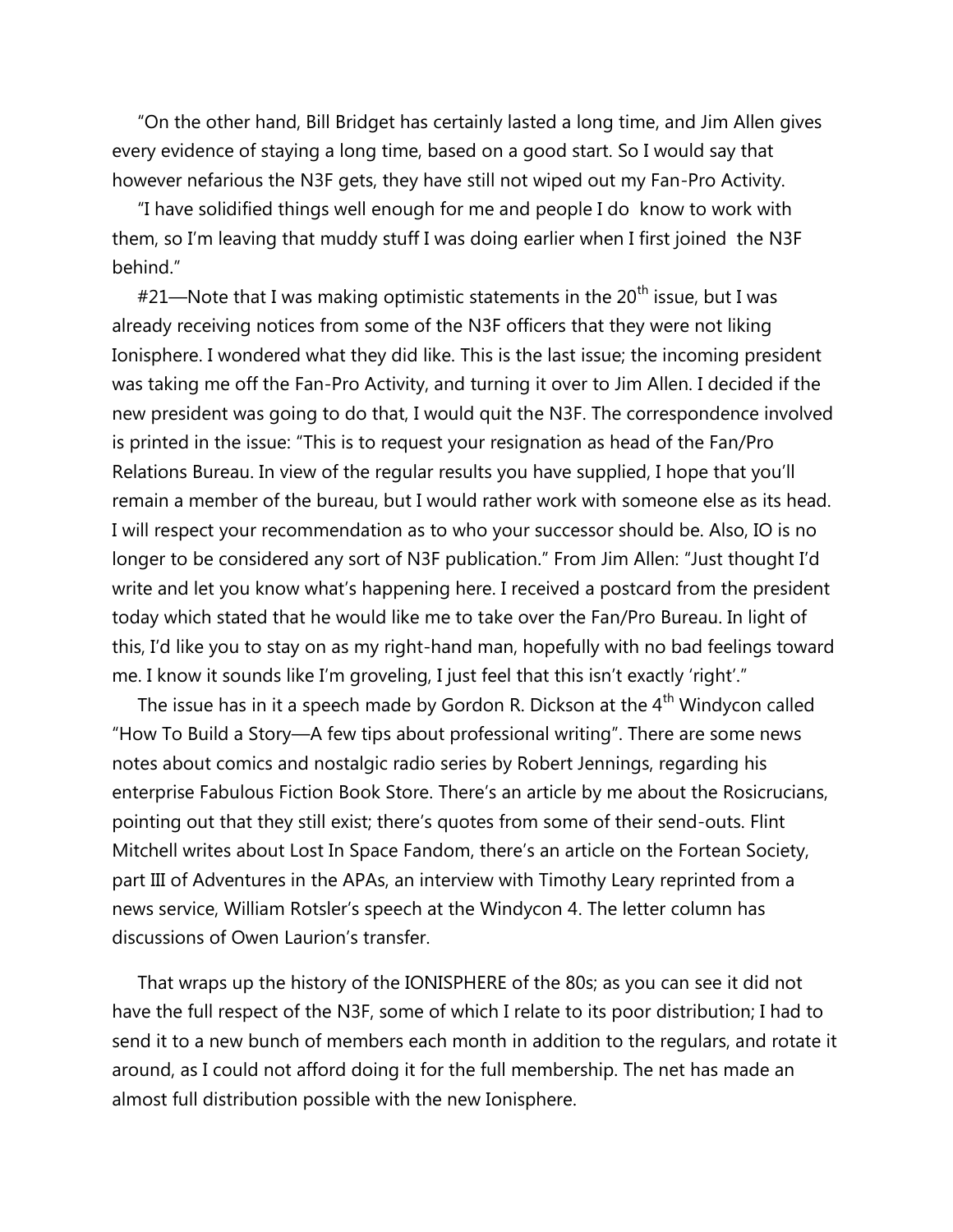## **Douglas Adams: Life in the Universe St. John's College New Library Saturday 24 March**

#### **By Cardinal Cox**



 For years it felt like Douglas Adams was always on the edge of our lives. For me personally it was listening to the radio series back in 1978 (on the first repeat; I doubt I heard it on the original broadcast). Then my eldest brother got Douglas to do a signing in his shop on the promotion tour for LIFE, THE UNIVERSE, AND EVERYTHING in 1982. A friend knew the actor who was the body of Marvin in the TV series (and who'd kept a spare head). M.J. Simpson, who wrote a biography of Adams, was always at cons. Another friend worked with one of Adams' exes. And so it went, until he went.

 So when I saw that St. John's College in Cambridge were to mount an exhibition of Adams' life and works I knew I had to go. Previously they had arranged displays on Sir Fred Hoyle (astronomer and sf writer) so I expected a curious eclectic quality.

 The exhibition began with Douglas' early life in Cambridge and then his schooldays, including a poem he wrote (Tramps Eye View) inspired by a character he played in The Brothers Capek play THE INSECTS. Also in this part were two letters he had had published in **The Eagle** (and the appropriate Dan Dare emblazoned covers) in 1965 when he was 12.

 Material from his student days at St. John's College included his Student Union card (who'd keep something so ephemeral, ok, a hoarder like myself), essays, scripts and posters from his time in the Union Debating Society and the Footlights.

 Next were pieces from his contribution to the last season of MONTY PYTHON and then his work with Graham Chapman on the series OUT OF THE TREES.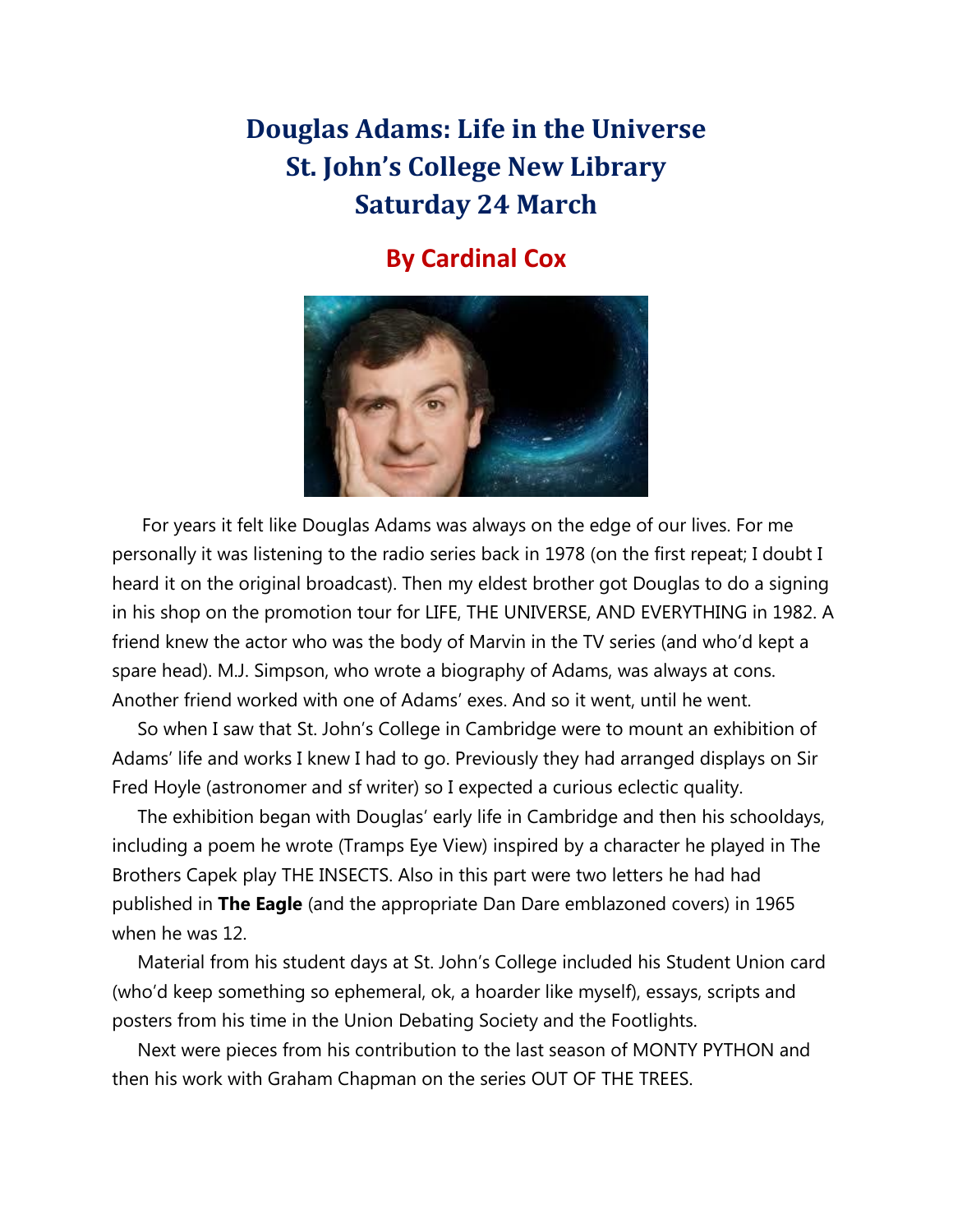Obviously most people visiting the exhibition in the Hogwartian New Library (built in the earliest part of the seventeenth century) is THE HITCH-HIKER'S GUIDE TO THE GALAXY, so the material from that was the focus for most visitors. As well as a script from Fit Five of the original radio show there was an extract from a letter during the development of the show (from Andrew Marshall who later wrote the comedy TV series 2POINT4CHILDREN—which included its own genre references, and was apparently the inspiration for Marvin) recommending a couple of Robert Sheckley books.

 The radio show touched some element of the British psyche and spun out into many other forms. From the TV series there were design models of the Babel Fish and the Armeglian Mega Cow (and predating that a script for an advert featuring a couple of his characters for Laservision). From the computer game a scribbled diagram of the narrative map.

 From his outline for the DR. WHO arc of the KEYS TO TIME, one of the keys was originally to have been Africa! Index cards for the definitions for the LIFF book. An envelope on which was scribbled an idea that found its way into DIRK GENTLY. Cassette tapes of animals from LAST CHANCE TO SEE. Reference notes for STARSHIP TITANIC. The script he co-wrote for an amusement park ride. The draft outline (from 1996) of an sf series. THE SECRET EMPIRE in which each series was to be set in a separate future century and each episode would have been a self-contained story.

 But it is HITCH-HIKER'S GUIDE that Douglas Adams will always be remembered for. As I was departing through the Jacobite splendor of the outer court an elderly woman entering remarked that she should have brought her towel. Her son (thirties?) asked her why…Youth of today…

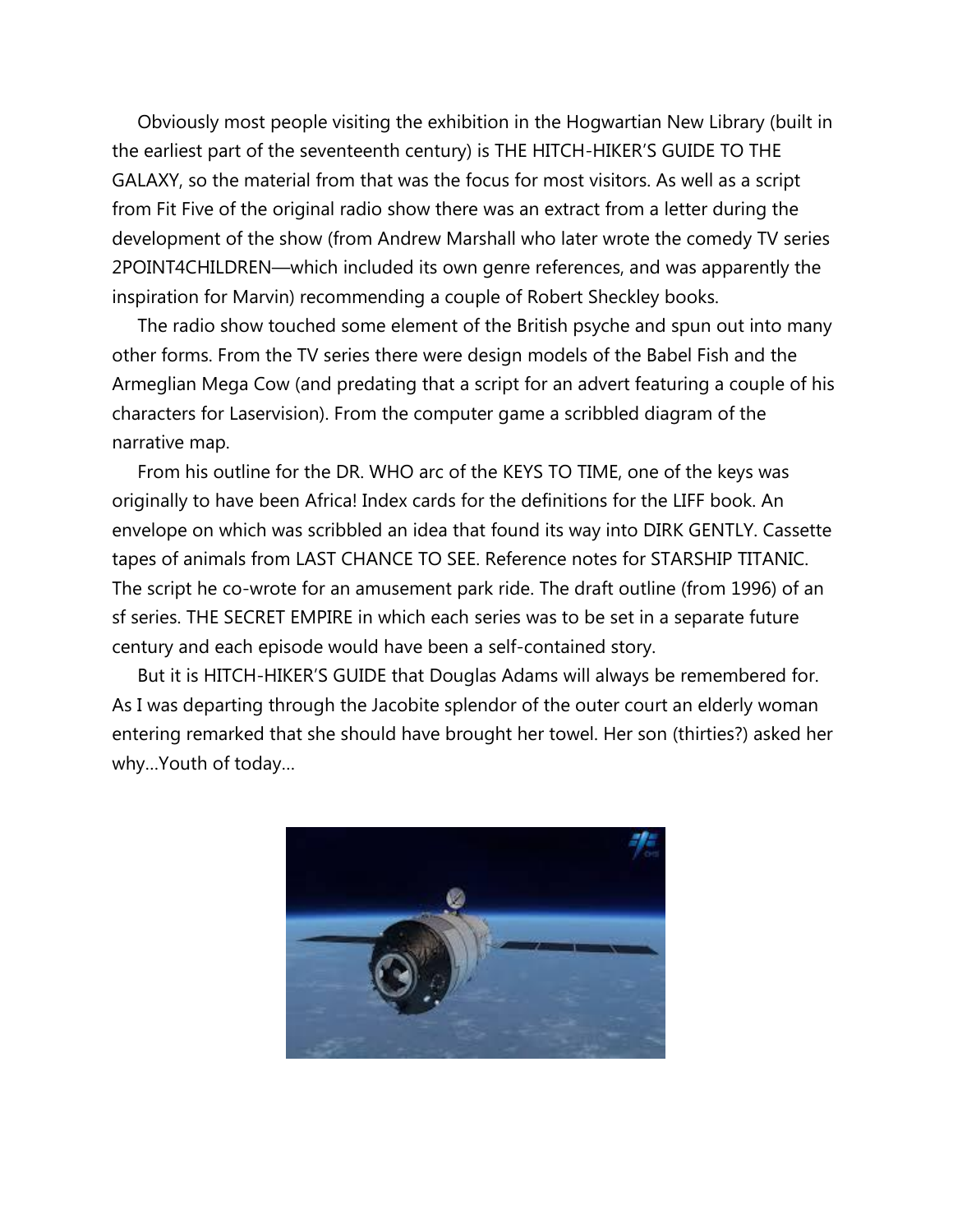# **Fan Interview with Ray Nelson by Jon Swartz**

#### The perpetually young prototypical fan Ray Nelson gives answers

Ray Nelson was born on October 3, 1931 in Schenectady, New York, the son of Walter Hughes Nelson and Marie Reed Nelson. He married Kirsten Enge in 1957 in Paris, France, where their son, Walter Trygve Nelson, was born in 1958. Ray was an early science fiction fan, originally from Michigan, who later became a professional author and published a dozen science fiction books, including THE GANYMEDE TAKEOVER in 1967 (co-authored with Philip K. Dick). Other Nelson SF novels are THE ECOLOG and THEN BEGGARS COULD RIDE. He also wrote an historical mystery, DOG-HEADED DEATH. In addition, he wrote four "sex" novels under a pseudonym.

Ray once belonged to several genre organizations, including the N3F, the Golden Gate Futurians, the Detroit S-Fantasy League, SAPS, Little Men, ISSFS, and he believes he is the last surviving member of Claude Degler's famed Cosmic Circle. He published the fanzines Universe and Stupefying Stories and wrote and did cartoons for many other zines. He is credited in fandom with originating the beanie with a propeller on top as a fan symbol. He is a member of First Fandom and CAPA, and in 2006 he rejoined the N3F.

A fan of the Golden Age comic book hero Dr. Fate, he sometimes illustrates his pages in 5x5 (CAPA fanzine) with images of the Mystic Mage. His son Walter, a professional web designer, has created a website on the Internet that describes his father and his work. Ray's SF novel TIMEQUEST, featuring a time-traveling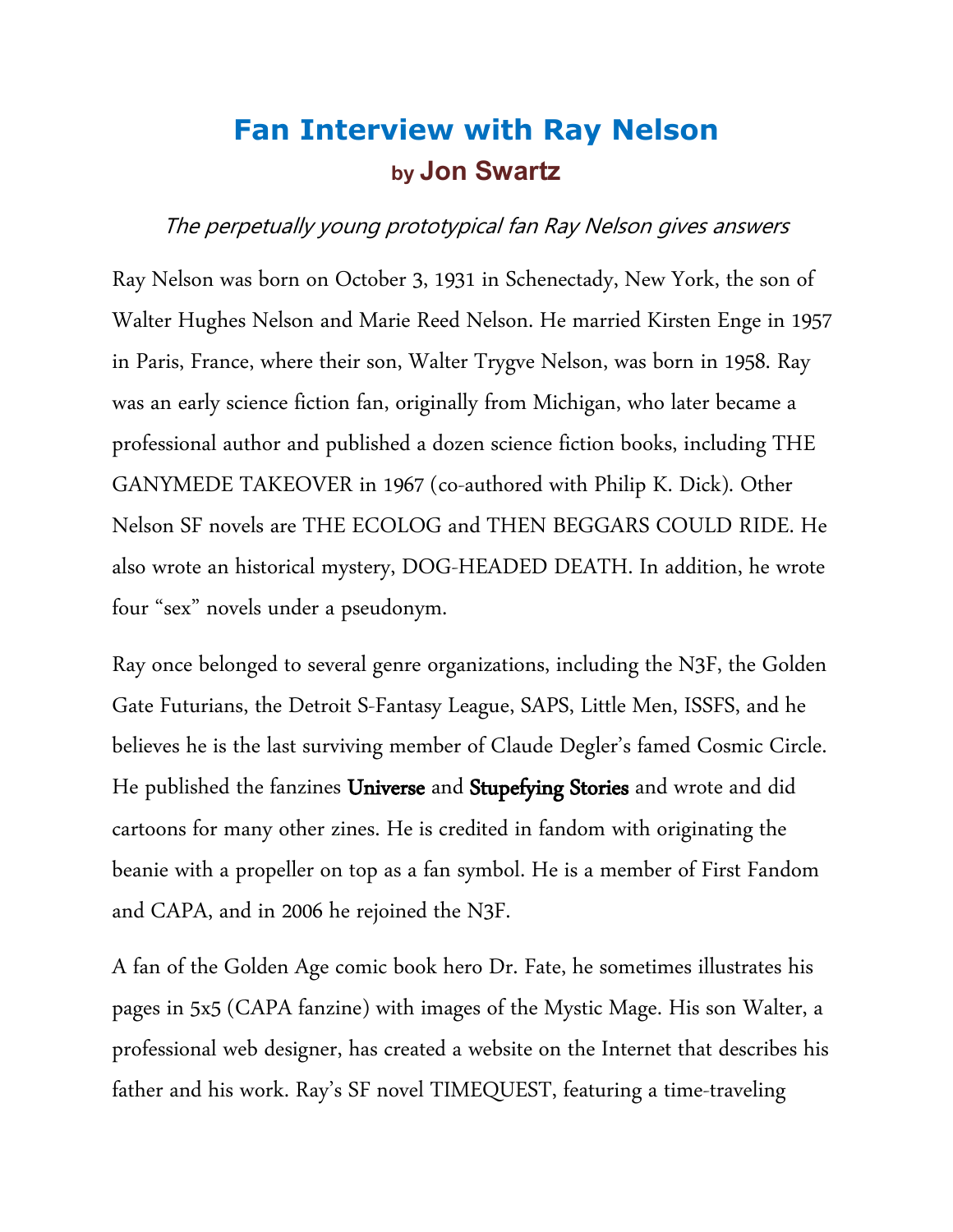William Blake and his wife, is excellent and should be required reading for all SF fans.

He has used several pseudonyms in his work, including R. Faraday Nelson, Ray Faraday Nelson, Frank Armitage, Jeffrey Lord, R.F. Nelson, California Ray, and

the Old Beatnik.

**IO:** Some personal statistics, please.

**RN:** Weight 160 lbs., waist 34 inches, height 5 ft. 9 inches, eyes brown, hair white (very long). Almost always wears a black French beret. **IO:** How did you get involved in SF and SF fandom?

**RN:** In the 30s I collected newspaper strips and comic books from a neighbor's trash bin, favoring science fiction themes, and began drawing SF comic books for classmates. At the 1939 New York World's Fair I really got hooked by a huge robot who blew smoke rings. Much later I became aware of fandom by way of prozine letter columns, wrote to Ben Singer, and the rest is history.

**IO:** Tell us how you came to invent the propeller beanie as a fan symbol. **RN:** At a small local con in Cadillac, Michigan, my friends and I were taking joke snapshots on SF themes, but lacked some kind of hat for our SF hero. At a nearby five and ten I bought some odds and ends which, together with some model airplane parts, I had in my room. I stapled together the first (I thought) beanie copter only minutes before the sun went down, and took the pictures we wanted, based on Buck Rogers. Decades later I learned that the movie FLYING DOWN TO RIO seconds of showgirls in beanie copters!

**IO:** What are some of your current fan activities?

**RN:** I still write fantasy fiction which appears in fanzines and Little Reviews, but mainly write poems I enter in poetry contests, and read aloud at Open Mike events. I also lecture on science fiction at my church, the Unitarian-Universal Church of Berkeley, and write to various pen-pals, of which I have many.

**IO:** What was fandom like in France when you were there?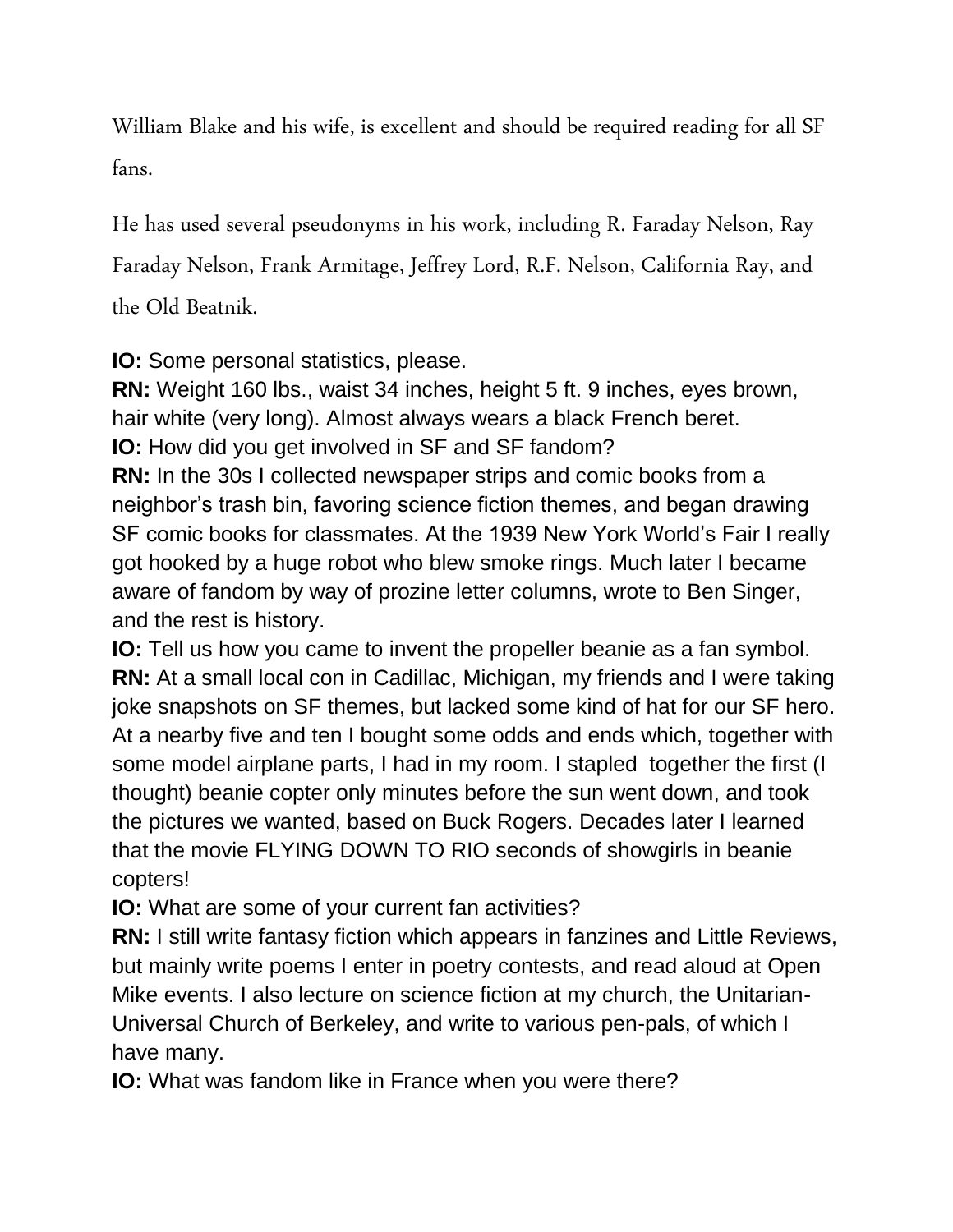**RN:** In the late fifties the Big Name Fan in Paris was Boris Vian, a translator of American science fiction novels, among his many other talents. When Jean Paul Sartre quit existentialism, Boris took over his former role, though the rest of the existentialists stayed on. Meetings were informal, usually held in Left Bank sidewalk cafes, and I fit in perfectly. Most of the gang spoke English, many spoke German. Simone de Beauvoir and I were very close because we both loved to take long walks.

**IO:** What are some of your current professional activities?

**RN:** I try to avoid professional activities.

**IO:** Is there anything else you'd like to tell our readers?

**RN:** Overseas science fiction and fantasy are taken much more seriously than stateside. We are a real literary movement in Paris, not "crazy Buck Rogers stuff".

**IO:** Thank you, Ray, for participating in this interview.

**RN:** Thank you for asking!!

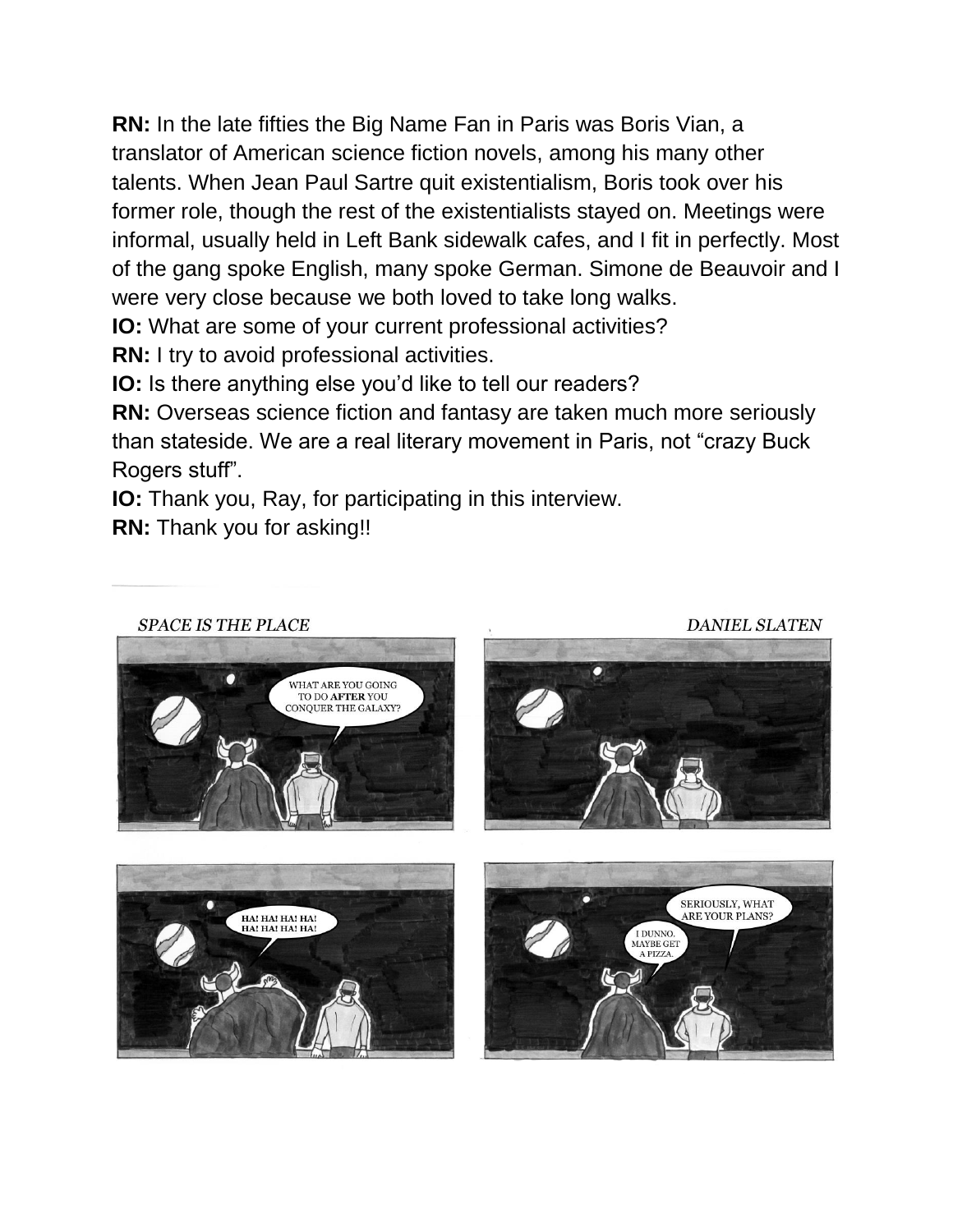#### **BEHIND THE SCENES: News & Info \*\* Jeffrey Redmond**

# Anime Cons



 For fans of sci fi anime, and there are many of us, several upcoming events this year guarantee to be among the best.

 1. Anime-zing! 2018 is an anime, sci fi, and comic convention held in 2018. The event is located in Davenport. This is a small and fun convention in Iowa for anime fans from Iowa. The convention organizers are really passionate about building a fun local event. Anime-zing! is a three day convention celebrating Japanese arts and the communities that surround anime fandom. This Iowa anime convention includes dozens of anime screenings, a plethora of discussions, autograph signings, a dealers hall, and group meetups for fandoms including several anime, BJDs, Homestuck, Lolita fashion, MLP, science fiction, and video games. They're not just about anime—they are everything Otaku.

 2. Anime Midwest 2018, an anime, scifi, and comic convention, is held July 6-8, 2018, and the event will happen in Chicago. One of the largest and most beloved anime conventions in the United States, Anime Midwest returns to the Hyatt Regency O'Hare in Rosemont, Illinois. This three day event has a huge focus on connecting anime fans with Japanese companies and with voice actors, video game companies, and more. Organizers spend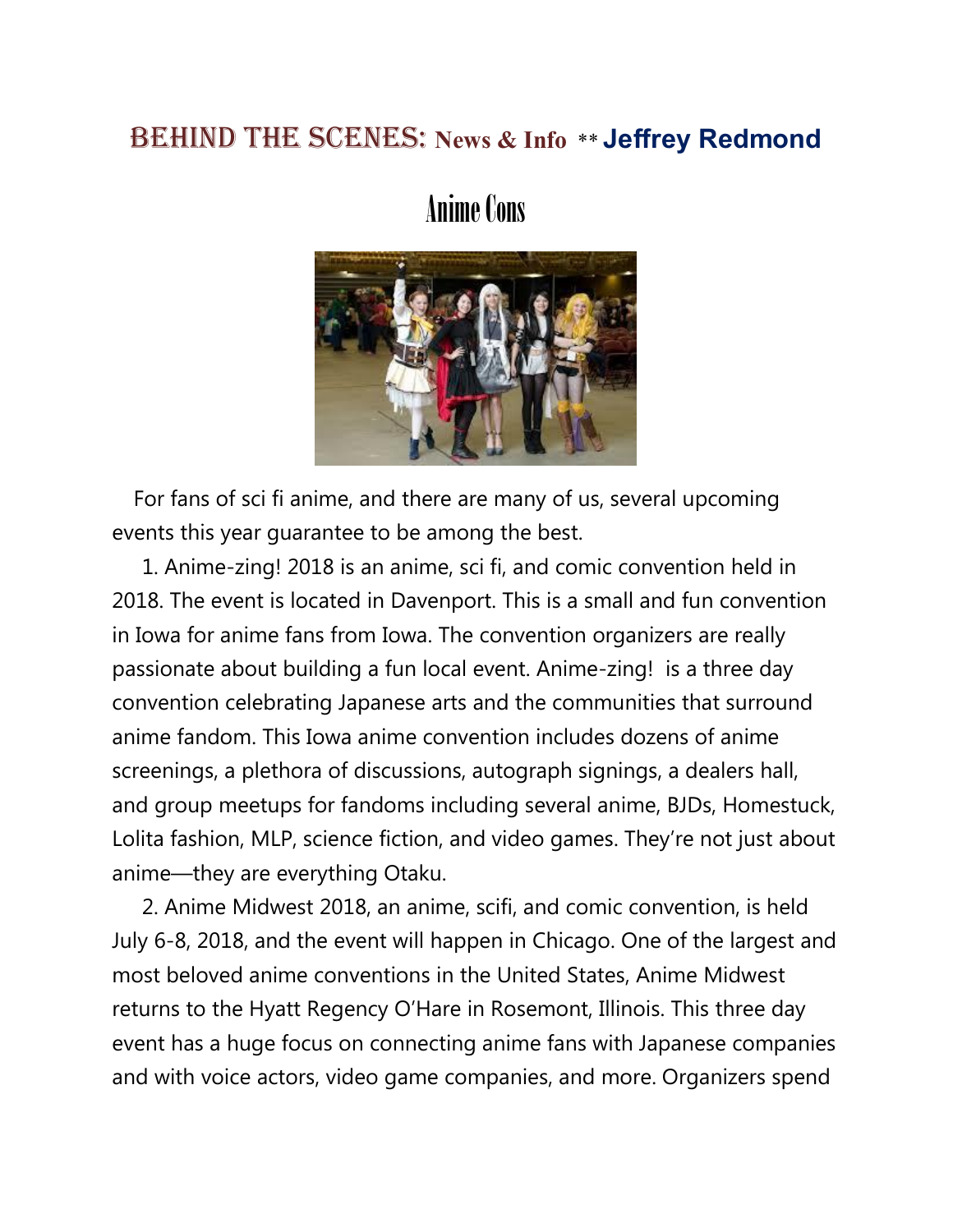months working with Japan to connect with Japanese companies and put on the most authentic anime convention possible.

 3. Liberty City Anime Con 2018 is an anime, sci fi, and comic con held on August 17-19, 2018. The convention happens in New York City. Liberty City Anime Con is the largest anime convention in New York City, and is run by fans and for fans. Run by dedicated Anime fans, our aim is to offer you the largest, most memorable event to ever hit the Big Apple. First held in 2015, LCAC has grown spectacularly every year, and is now the biggest and best convention for anime fans in New York. Anime fans in New York City have needed an anime convention to return to their city for a long time, and Liberty City does so in a huge way. No other event compares as an event for anime fans to come cosplay and enjoy themselves.

 4. Meta Con is without a doubt a very fun convention, however it really focuses on the anime and a little bit on comic books/internet, while not featuring nearly enough of the sci fi audience. The convention ran perfectly smoothly, and the panels that happened were entertaining and fun. The hosts of all the major events knew what they were talking about, and the only thing that was lacking was some variety for a convention of its size. It's a great size and always fun.

 5. Meta Con 2018, an anime, sci fi, and comic convention, is held in 2018, and the con will take place in Minneapolis. MetaCon is a three-day comic and sci fi convention that includes every aspect of geek culture and nerd life. We encourage creativity, diversity, and, most importantly of all, fun. The convention will bring together hundreds of people from all fandoms to one of the biggest festivals ever seen. They have hundreds of wonderful events and dozens of fantastic guests. MetaCon is both a Minneapolis Comic Convention and Minneapolis Sci Di Convention all rolled into one, with huge helpings of other fandoms such as anime and music mixed in. They feature special TV stars, anime convention guests, sci